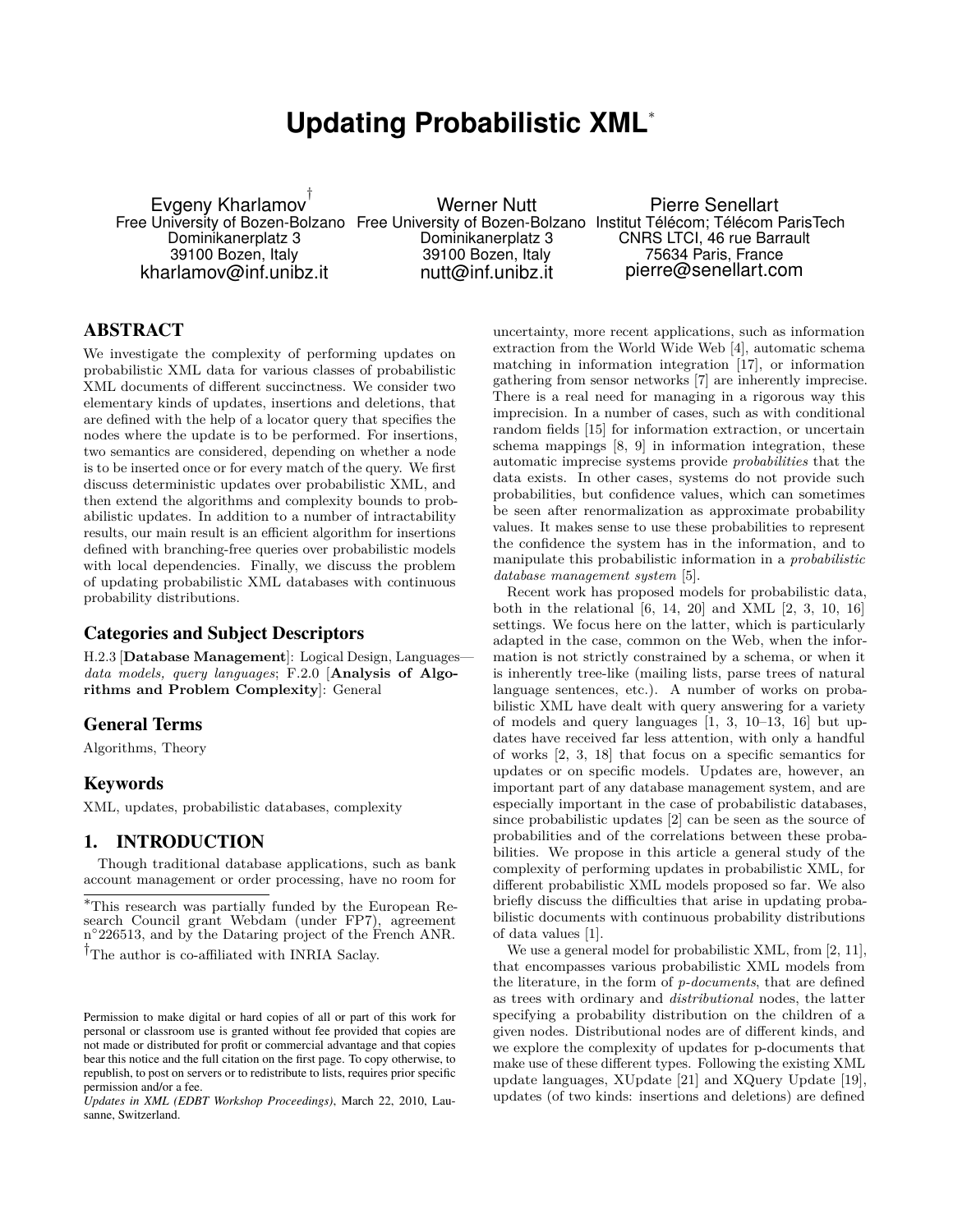

**Figure 1: Document** *d***: personnel in IT department**

in terms of *locator queries* that specify the nodes where the update is to be performed. The query language obviously has an influence on the complexity of performing these updates, and we distinguish between several different subsets of treepattern queries with joins. We also consider two different semantics for insertions: the first one (insert a node at some position *only if* some query has a match) mimics the behavior of XUpdate and XQuery Update, while the second one (insert a node at some position *for all* matches of some query) corresponds to what has been studied in [2].

The contributions of this paper are as follows: (i) a general picture of update tractability for various query languages and probabilistic XML models, with complexity results; (ii) a polynomial algorithm for only-if insertions and deletions defined by descendant-free single-path queries on local models (Theorem 5 and Proposition 8); (iii) the introduction of a very general PrXML*fie* model, that is especially interesting with respect to updates; (iv) the first discussion of updates in continuous probabilistic XML.

#### 2. DETERMINISTIC DATA AND QUERIES

We assume a countable set of *identifiers I* and one of *labels L*, such that  $I ∩ L = ∅$ . A document is a pair  $d = (t, \theta)$ , where *t* is a finite, unordered tree over identifiers and *θ* is a function that maps each node *v* to a label  $\theta(v) \in \mathcal{L}$ . Ignoring the ordering of the children of nodes is a common simplification over the XML model that does not significantly change the results of this paper. We use the standard notions *child* and *parent*, *descendant* and *ancestor*, *root* and *leaf* in the usual way. We denote the root of  $d$  by root $(d)$ . Two documents  $d_1$  and  $d_2$  are *isomorphic*, denoted by  $d_1 \sim d_2$ , if there is a one-to-one correspondence between the nodes of the two documents that preserves labels and edges.

Example 1. *Consider the document d from [1], reproduced in Figure 1. Identifiers appear inside square brackets before labels. The document describes the personnel of an IT department and the bonuses distributed for different projects. The document d indicates John worked under two projects (laptop and pda) and got bonuses of 37 and 50 in the former project and 50 in the latter one.*

We introduce tree-pattern queries with joins, with join-free queries and single-path queries as special cases. Let *Var* be a countable set of variables. A *tree pattern* (with joins), denoted *Q*, is a tree with two types of edges: child-edges, denoted  $E_j$ , and descendant edges, denoted  $E_{j}$ . The nodes of the tree are labeled by a labeling function  $\lambda$  with either labels from *L* or with variables from *Var*. Variables that

occur more than once are called *join variables.* We refer to nodes of *Q* as *n*, *m* in order to distinguish them from the nodes of documents.

A *tree-pattern query with joins* has the form  $Q[\bar{n}]$ , where  $Q$  is a tree pattern with joins and  $\bar{n}$  is a tuple of nodes of  $Q$ (defining its output). We sometimes identify the query with the pattern and write *Q* instead of  $Q[\bar{n}]$  if  $\bar{n}$  is not important or clear from the context. If  $\bar{n}$  is the empty tuple, we say that the query is Boolean. A query is *join-free* if every variable in its pattern occurs only once. If the set of edges  $E / \cup E / / \sigma f$  a query is a linear order of the nodes, the query is a *single-path query.* We denote the set of all tree pattern queries, which may have joins, as TPJ. The subclasses of join-free and single path queries are denoted as TP and SP, respectively.

A *valuation*  $\gamma$  maps query nodes to document nodes. A document *satisfies* a query if there exists a *satisfying* valuation, or a *match*, mapping query nodes to document nodes in a way that is consistent with edge types, labeling, and variable occurrences. More precisely, (1) nodes connected by child/descendant edges are mapped to nodes that are children/descendants of each other; (2) query nodes with label *a* are mapped to document nodes with label *a*; (3) two query nodes with the same variable are mapped to document nodes with the same label. Let *q* be a TPJ query and *d* be a document, then *Val*(*q, d*) denotes the set of all valuations  $\gamma$ of *q* in *d*. Details of query semantics are given in [1].

#### 3. PROBABILISTIC XML

A *finite probability space* over documents, px*-space* for short, is a pair  $S = (D, Pr)$ , where *D* is a finite set of nonisomorphic documents and Pr maps each document to a probability  $Pr(d)$  with  $\Sigma\{Pr(d) | d \in D\} = 1$ .

*p-Documents: Syntax.* Following [2], we now introduce a very general syntax for representing compactly px-spaces, called *p-documents*. A p-document is similar to a document, with the difference that it has two types of nodes: *ordinary* and *distributional*. Distributional nodes are only used for defining the probabilistic process that generates random documents (but they do not actually occur in these ones). Ordinary nodes have labels and they may appear in random documents. We require the leaves and the root to be ordinary nodes.

Formally, we assume given a set *X* of Boolean random variables with some specified probability distribution ∆ over *X*. A *p-document*, denoted  $\hat{P}$ , is an unranked, unordered, labeled tree. Each node has a unique identifier *v* and a label  $\mu(v)$  in

$$
\mathcal{L} \cup \{ \mathit{fie}(E) \} \cup \{ \mathit{cie}(E) \} \cup \{ \mathit{exp}(\mathsf{Pr}) \} \cup \{ \mathit{mux}(\mathsf{Pr}) \} \cup \{ \mathit{det} \}
$$

where  $\mathcal L$  are labels of *ordinary* nodes, and the others are labels of *distributional* nodes. We consider different kinds of these distributional labels: *fie*(*E*) (for formulas of independent events),  $cie(E)$  (for conjunction of independent events), *exp*(Pr) (for explicit), *mux*(Pr) (for mutually exclusive), and *det* (for deterministic). If a node *v* is labeled with (i)  $\text{fie}(E)$ , then *E* is a function that assigns to each child of *v* a propositional formula  $\varphi$  of events from *X*; (ii)  $cie(E)$ , then *E* assigns to each child of *v* a conjunction  $e_1 \wedge \cdots \wedge e_k$  of event literals (*x* or  $\neg x$ , for  $x \in \mathcal{X}$ ); (iii)  $exp(\Pr)$ , then Pr assigns to each subset of children of *v* a probability, summing up to 1; (iv) *mux*(Pr), then Pr assigns to each child of *v* a probability,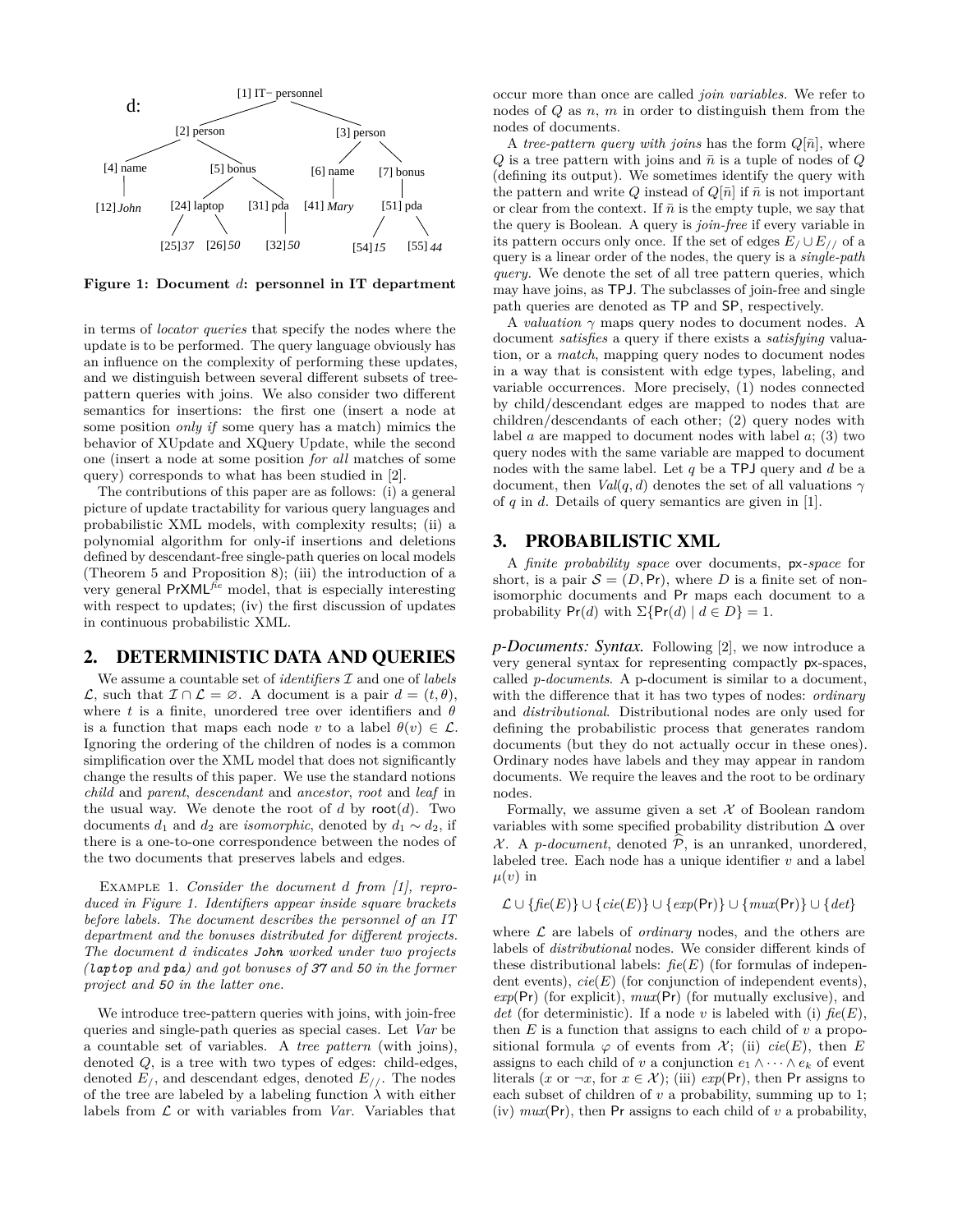

**Figure 2:** PrXML*mux,det,cie* **p-document: IT dpt.**

summing up to 1.

We denote *classes of p-documents* by PrXML with a superscript denoting the types of distributional nodes allowed for the p-documents in the class. For instance, p-documents of PrXML*mux,det,cie* are with *mux, det, cie* nodes like in Figure 2.

*p-Documents: Semantics.* The *semantics of a p-document*  $\widehat{\mathcal{P}}$ , denoted by  $\llbracket \widehat{\mathcal{P}} \rrbracket$ , is a px-space over *random documents*, where the documents are denoted by  $P$  and are obtainable from  $\widehat{\mathcal{P}}$  by a randomized three-step process.

- 1. We choose a valuation  $\nu$  of the variables in  $\mathcal{X}$ . The probability of the choice, according to the distribution  $\Delta$ , is  $p_{\nu} = \prod_{x \text{ in } \widehat{\mathcal{P}}, \nu(x) = \text{true}} \Delta(x) \cdot \prod_{x \text{ in } \widehat{\mathcal{P}}, \nu(x) = \text{false}} (1 - \Delta(x)).$ <br>2. We delete the children v of each  $fie(E)$  or  $cie(E)$  node
- where  $\nu(E(v))$  is false, and their descendants. Independently for each  $exp(\Pr)$  (resp.,  $max(\Pr)$ ) node *v*, we select a subset of its children  $V'$  (resp., one of its children  $v'$ ) according to the corresponding probability distribution Pr and delete the other children and their descendants, the probability of the choice being  $Pr(V')$  (resp.,  $Pr(v')$ ). We do not delete any of the children of *det* nodes.
- 3. We then remove in turn each distributional node, connecting each ordinary child *v* of a deleted distributional node with its lowest ordinary ancestor  $v'$ , or, if no such  $v'$  exists, we turn this child into a root.

The result of this third step is a random document *P*. The probability  $Pr(\mathcal{P})$  is defined as the product of  $p_{\nu}$ , the probability of the variable assignment we chose in the first step, with all  $Pr(V')$  and  $Pr(v')$ , the probabilities of the choices that we made in the second step for the *exp* and *mux* nodes.

In addition to the five kinds of distributional nodes presented above (all of which except *fie* from [2]), we occasionally consider *ind*(Pr) nodes, also from [2], which specify independent probabilities for every child of a node. As discussed in [2], *ind* can be simulated with *mux* and *det*.

EXAMPLE 2. *A p-document*  $\widehat{P}$  *is shown in Figure 2. It has cie, mux and det distributional nodes. For example, node*  $n_{21}$  *has label cie(E) and two children*  $n_{22}$  *and*  $n_{24}$ *, such that*  $E(n_{22}) = -x$  *and*  $E(n_{24}) = x$ *. Node*  $n_{11}$  *has label mux*( $Pr$ ) *and two children*  $n_8$  *and*  $n_{13}$ *, such that*  $Pr(n_8) = 0.7$  $and \Pr(n_{13}) = 0.3$ *. Document d in Figure 1 is in*  $\hat{\mathbb{P}}$ . *and corresponds to the assignment x true, z true, and to the choice of* John *under the mux node.* If  $Pr(x) = 1/2$ ,  $Pr(z) = 1/4$ , then  $Pr(d) = 0.7 \cdot 1/2 \cdot 1/4 = 0.0875$ .

Two px-spaces  $S_1 = (D_1, Pr_1)$  and  $S_2 = (D_2, Pr_2)$  are *isomorphic*, denoted  $S_1 \sim S_2$ , if they are identical up to isomorphism, i.e.,  $\sum_{d' \in D_1:d' \sim d} Pr_1(d') = \sum_{d' \in D_2:d' \sim d} Pr_2(d')$ .,



**Figure 3: Efficient translations between** PrXML **families**



**Figure 4: Translation from** PrXML*exp* **to** PrXML*fie* **, where**  $p(w_1) = 0.3$ ;  $p(w_2) = 0.4/0.7$ 

for all document *d*. We write  $\widehat{\mathcal{P}}_1 \sim \widehat{\mathcal{P}}_2$  if  $\llbracket \widehat{\mathcal{P}}_1 \rrbracket \sim \llbracket \widehat{\mathcal{P}}_2 \rrbracket$ . Two p-documents are *equivalent* if their px-spaces are isomorphic.

*Expressiveness.* We are interested in *complete representation systems*: a probabilistic XML model is complete if every px-space can be modeled. It has been shown in [2] that both PrXML*ind* and PrXML*mux* are incomplete, whereas PrXML*mux,det* , PrXML*exp* and PrXML*cie* are complete. The PrXML*fie* model, as a generalization of PrXML*cie*, is clearly also complete. Our study will focus on these complete representation systems.

*Succinctness.* It is also important to understand which models can be seen as particular cases of other models or, in other words, if a p-document of a given class can tractably be transformed into an equivalent p-document of another class. This is of help to prove complexity results about the tractability of updates. Figure 3 summarizes the polynomialtime translation between different classes of probabilistic documents. As shown in the picture, it is open whether PrXML*exp* is polynomially translatable to PrXML*mux,det* or to PrXML*cie*. Apart from this, the figure is complete, meaning that the absence of a path between models means there is no efficient translation between them. All the results, except the ones involving PrXML*fie*, were proved in [2].

Tractable translation from PrXML*cie* to PrXML*fie* is clear since the latter is a generalization of the former. The following proposition shows that PrXML*fie* is exponentially more succinct than PrXML*exp* .

Proposition 3. *There is a polynomial-time translation from p-documents of* PrXML*exp to equivalent p-documents of* PrXML*fie, but not the other way around.*

Proof. (Sketch) A translation from PrXML*exp* to PrXML*fie* is illustrated on an example document in Figure 4, and can be generalized in a straightforward way. The other direction is clear since there is no efficient translation from PrXML*cie*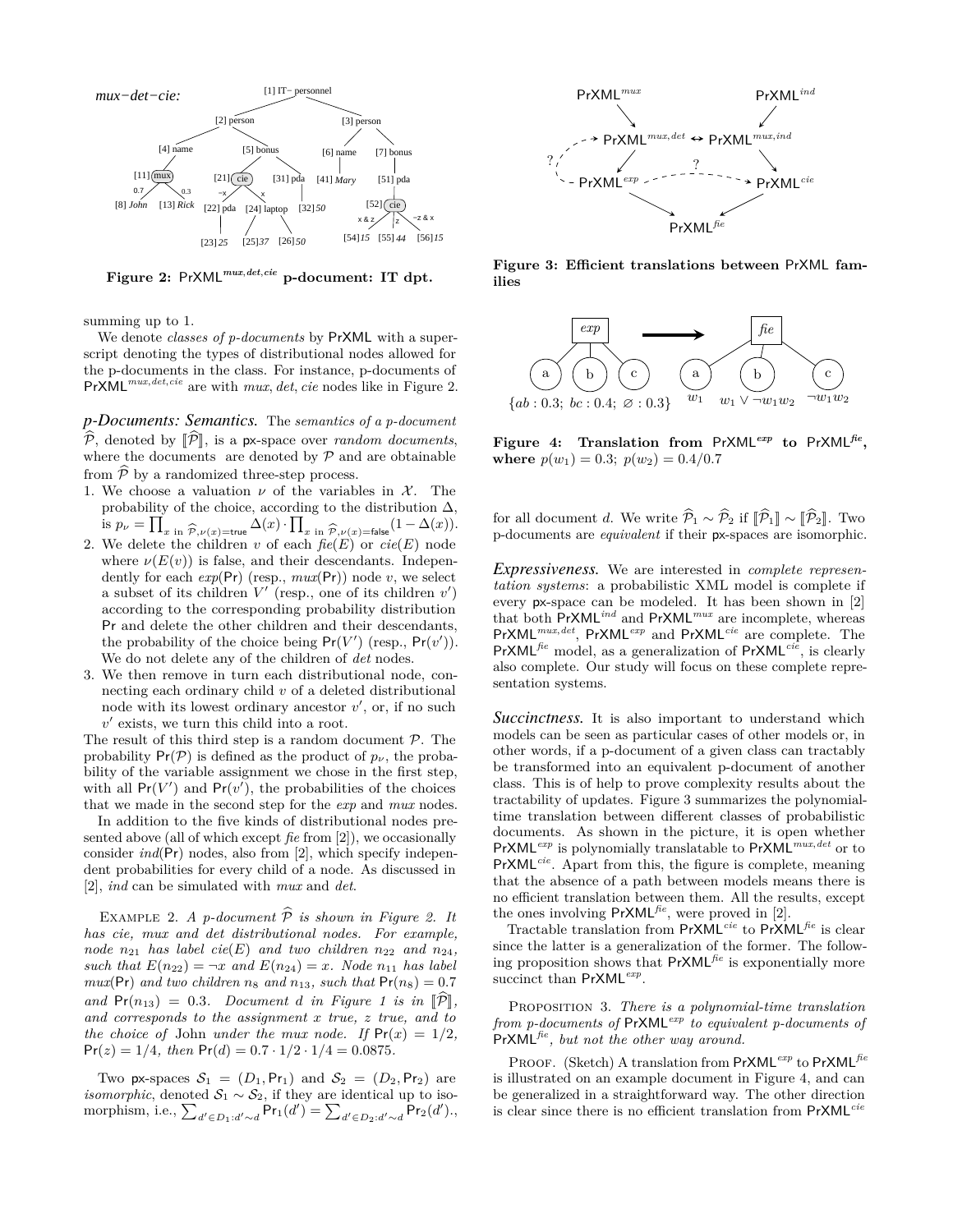It is actually possible (but slightly more involved) to show PrXML*fie* is exponentially more succinct than PrXML*exp,cie* , which is a stronger result.

We next investigate updates for the four complete PrXML models presented in Figure 3 that are different in succinctness: PrXML<sup>*mux<sub></sub>,det</sup>*, PrXML<sup>*cxp*</sup>, PrXML<sup>*cie*</sup> and PrXML<sup>fie</sup>.</sup>

# 4. DETERMINISTIC UPDATES

A *deterministic update*, or simply *update*, is a triple (*q, n, t*) also denoted  $q^{n,t}$ , where (i)  $q$  is a TPJ query, called the *condition* of the update; (ii) *n* is a node of *q*, called the *locator* of the update; (iii) *t* is a document such that  $nodes(t) \cap$  $nodes(q) = \emptyset$  and possibly with variables  $Var(t)$  among its labels, with  $Var(t) \subseteq Var(q)$ . An update is *variable-free* if *t* is a document, i.e.,  $Var(t) = \emptyset$ .

The intuition behind the semantics of updates is the following: if *q* is satisfied in a document *d*, then one either inserts *t* in *d* as a child of a node corresponding to *n*, or deletes all nodes corresponding to *n* together with all their descendants. The way how to insert *t* depends on the specific semantics of insertions and will be discussed below. For deletions, *t* is irrelevant and we just denote  $q^n$ .

Depending on the type of the query *q* we distinguish the following classes of updates: TPJ, TP, SP and RSP, where RSP is the subclass of SP where *n* is the (unique) leaf of *q*.

*Only-if insertions.* This semantics addresses updates that are insertions of the kind: "For every professor, insert a bonus of 5 *only if* her team is in some EU project."

Formally, let  $q^{n,t}$  be a variable-free update and  $d$  a document (only-if semantics is only defined for insertions with variable-free *t*). A *deterministic only-if insertion*  $oi(q^{n,t}, d)$ in *d* by  $q^{n,t}$  is a document *d'* obtained from *d* by rooting *t* to every  $v \in d$  such that  $v = \gamma(n)$  for some  $\gamma \in Val(q, d)$ . Note that *t* can be rooted to each node of *d* at most once. Moreover, if there is no valuation of *q* in *d*, then  $oi(q^{n,t}, d) = d$ .

*For-all insertions.* This semantics addresses updates that are insertions of the kind: "For every professor, insert a bonus of *X for all* EU projects with a duration of *X* years, that her team is involved in." This is the semantics that was considered in [2], except that only variable-free documents were allowed.

Formally, let  $q^{n,t}$  be an update and  $d$  be a document. A *deterministic for-all insertion*  $fa(q^{n,t}, d)$  in *d* by  $q^{n,t}$  is a document *d'* obtained from *d* by rooting to each  $v \in d$ , such that  $v = \gamma(n)$  for some  $\gamma \in Val(q, d)$ , the forest

$$
\{\gamma'(t) \mid \gamma' \in Val(q, d) \text{ and } \gamma'(n) = v\}.
$$

In other words, instantiated versions of *t* can be rooted to each node of *d* multiple times, as many times as the number of valuations of the query in *d*. Again, if there is no valuation of *q* in *d*, then  $fa(q^{n,t}, d) = d$ .

*Deterministic insertions in p-documents.* We now extend the definition of deterministic updates to px-spaces. Let  $q^{n,t}$  be an update and *S* be a px-space. Then a *deterministic for-all insertion*  $fa(q^{n,t}, \mathcal{S})$  in  $\mathcal{S} = \{(d_i, \mathsf{Pr}(d_i)) \mid 1 \leq i \leq n\}$ 

by  $q^{n,t}$  is the px-space:

$$
\{(d',\Pr'(d')) \mid d' = fa(q^{n,t}, d), \text{ for some } (d, \Pr(d)) \in S,
$$

and 
$$
Pr'(d') = \sum_{\substack{d \in S \\ f a(q^{n,t}, d) \sim d'}} Pr(d) \}.
$$
 (1)

We define the only-if insertions  $oi(q^{n,t}, \mathcal{S})$  for updates  $q^{n,t}$ with variable-free *t* analogously to  $fa(q^{n,t}, \mathcal{S})$ . Finally, we define insertions for p-documents as  $fa(q^{n,t}, \hat{\mathcal{P}}) = fa(q^{n,t}, \hat{\mathbb{P}})$ and  $oi(q^{n,t}, \hat{\mathcal{P}}) = oli(q^{n,t}, [\hat{\mathcal{P}}]).$ 

*Deterministic deletions in p-documents.* Let  $q^n$  be an update and *S* be a px-space. Then a *deterministic deletion*  $del(q^n, d)$  *in a document d* is the document obtained from *d* by deleting all nodes  $\gamma(n)$  and their descendants, where  $\gamma$  in *Val*(*q, d*).

Deterministic deletions for px-spaces are defined as in (1), by substituting " $fa$ " with " $del$ " and " $q^{n,t}$ " with " $q^{n}$ ". For p-documents  $\widehat{\mathcal{P}}$ , we define  $del(q^n, \widehat{\mathcal{P}}) = del(q^n, [\widehat{\mathcal{P}}]).$ 

*Problems to Investigate.* Let  $D$  be a family of p-documents and *Q* a class of TPJ queries. We only consider *data complexity*, i.e., the query is not considered to be part of the input. We say that  $D$  is *closed under*, say, deterministic fa-insertions for  $Q$  if, for any deterministic update  $q^{n,t}$  where *q* ∈ *Q*, and for each  $\widehat{P}$  ∈ *D* there exists a  $\widehat{P}'$  ∈ *D* such that  $\widehat{P}^{\prime} \sim fa(q^{n,t}, \widehat{P})$ . The closure is *tractable* if  $\widehat{P}^{\prime}$  can be computed in time polynomial in the size of  $\hat{\mathcal{P}}$ . The closure is *linear* if  $|\hat{\mathcal{P}}'| = O(|\hat{\mathcal{P}}| \cdot |t|)$  for all  $q \in \mathcal{Q}$ , that is, there is a constant  $C > 0$  such that  $|f_a(q^{n,t}, \hat{\mathcal{P}})| \leq C \cdot |\hat{\mathcal{P}}| \cdot |t|$  for all  $q^n \in \mathcal{Q}, \hat{\mathcal{P}} \in \mathcal{D}$ , and documents *t*. The closure is *not in*<br>**PEDICE** is all the set of the set of the set of the set of the set of the set of the set of the set of the set of the set of the set of the set **PSPACE** if the computation of p-documents  $\hat{\mathcal{P}}'$  (in the worst case) requires more than polynomial space in the size of  $\hat{\mathcal{P}}$ . Finally, the closure is *#*P*-hard* if there is a polynomial-time (Turing) reduction from a **#**P-hard problem to the problem of computing a p-document  $\hat{\mathcal{P}}'$  such that  $[\hat{\mathcal{P}}'] \sim fa(q^{n,t}, \hat{\mathcal{P}})$ .<br>Rocall that *++*  $\hat{P}$  is the class of functions that count the num Recall that **#**P is the class of functions that count the number of accepting paths of an NP Turing machine, which is conventionally deemed intractable. We analogously define the same notions for *oi*-insertions and deletions.

If a closure is linear for a class of queries and p-documents, then a sequence of updates can lead at most to exponential growth of the original document. More precisely, if the updates  $q_i^{n_i, t_i}$ , with  $1 \leqslant i \leqslant n$  are applied one after the other to a p-document  $\widehat{\mathcal{P}}$ , resulting in some  $\widehat{\mathcal{P}}'$ , then  $|\widehat{\mathcal{P}}'| \leq$  $C^n|\widehat{\mathcal{P}}|\cdot|t_1|\cdots|t_n|.$ 

Clearly, exponential growth of documents is not desirable. However, in principle tractability of closure does not exclude the possibility of still larger growth. To see this, note that a quadratic increase of the document size after each update results in document growth that is doubly exponential.

# 5. TRACTABLE CLOSURE WRT UPDATES

We explore in this section tractability results for deterministic updates. We now introduce a technical term needed further in the proofs. One can extend the notion of matches of queries  $q \in \text{TPJ}$  over documents to p-documents by considering mappings that ignore distributional nodes and are still consistent with the edge types, the labeling, and the variable occurrences in *q*. We call these matches *naive*. If *γ*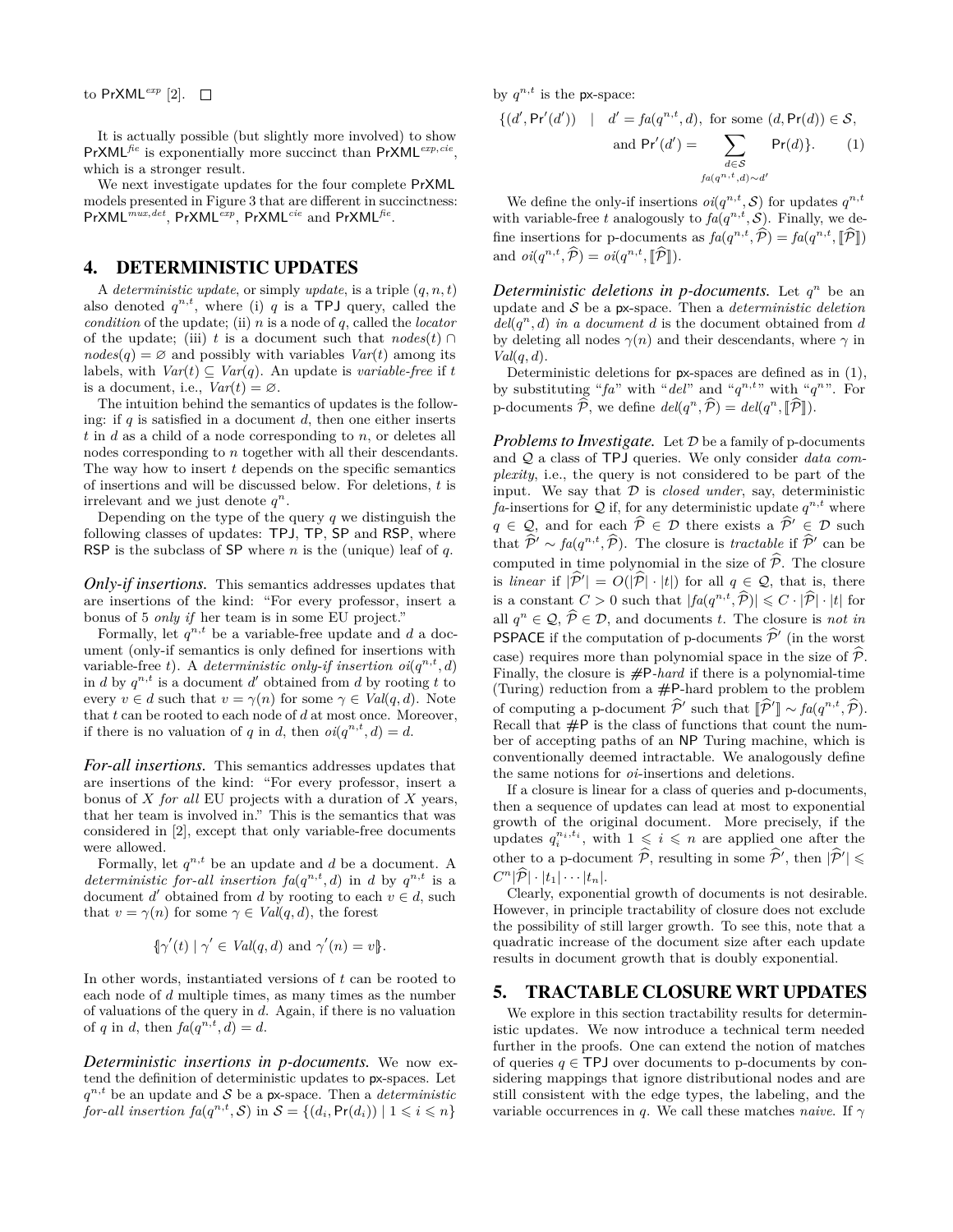is a naive match of *q* in  $\widehat{\mathcal{P}} \in \text{PrXML}^{\hat{he}}$ , then the *formula set* of the math  $\gamma$  over  $q$  is the set of all the formulas that occur on the edges of the sub p-document  $\gamma(q)$  of  $\widehat{P}$  "covered" by *q* after applying *γ*.

Let us start with a straightforward result about the link between the *only-if* and *for-all* semantics of insertions when they are used on a very limited query language.

Lemma 4. *For insertions with descendant-free* RSP *conditions, only-if and for-all semantics coincide for p-documents of any considered type.*

*Only-if insertions.* We now investigate the complexity of only-if insertions. The following result is somewhat involved and shows that models with local dependencies behave nicely with respect to simple only-if insertions.

Theorem 5. *For* RSP *insertions under only-if semantics, both* PrXML*exp and* PrXML*mux,det are linearly closed. If conditions are in* SP *and descendant-free, both classes are tractably closed.*

PROOF. If  $q^{n,t}$  is an RSP insertion and there is a naive match *γ* of *q* in  $\hat{\mathcal{P}} \in \text{PrXML}^{max, det} \cup \text{PrXML}^{exp}$ , then one inserts *t* under  $\gamma(n)$  and iterates the insertion for all such *γ* that are distinct in *n*. The resulting p-document is the update  $oi(q^{n,t}, \hat{P})$  and it has linear size wrt  $\hat{P}$  since there are only linearly many naive matches of  $q$  in  $\hat{P}$ .

Let  $q^{n,t}$  be a descendant-free SP insertion and  $\hat{\mathcal{P}}$  be in PrXML<sup>*exp*</sup> is straightforward). Without loss of generality, assume  $\hat{\mathcal{P}}$  has at most two children for every *mux* node (any  $\hat{\mathcal{P}}$  can be transformed in such a form in polynomial time). Let *V* be the set of all nodes *v* of  $\overline{P}$  such that there is a naive matches  $\gamma$  with  $\gamma(n) = v$ . Intuitively, *V* contains the nodes where the insertion can take place.

For every  $v \in V$ , the insertion  $q^{n,t}$  should add  $t$  as a child of *v*, but only in some of the possible worlds of  $\widehat{\mathcal{P}}$ . For  $v \in V$ , let  $\widehat{\mathcal{P}}_v$  be a p-subdocument of  $\widehat{\mathcal{P}}$  rooted at *v*, and  $\gamma_1, \ldots, \gamma_m$ the set of all naive matches of *q* in  $\hat{\mathcal{P}}$  such that  $\gamma_i(n) = v$  for every  $1 \leq i \leq m$ . Then the worlds *d* where  $q^{n,t}$  should bring *t* under *v* are exactly those where (at least) one of the  $\gamma_i$ 's matches *d*.

In order to describe the resulting px-space with a p-document  $\widehat{P}^{\prime}$ , we process *v* by (i) inserting a *mux* node *v*' under it, and then (ii) rooting *n* p-documents  $\widehat{\mathcal{P}}_1^v, \dots, \widehat{\mathcal{P}}_m^v$  under *v'*, one per match  $\gamma_i$ . Every  $\hat{\mathcal{P}}_i^v$  is a modification of  $\hat{\mathcal{P}}_v$  where (a)  $\gamma_i$  is *certain* and (b) the  $\hat{\mathcal{P}}_i^{\nu}$ 's define disjoint **p**x-spaces. We describe further this construction below.

(a) Let  $\gamma_i^v$  be the restriction of  $\gamma_i$  to the nodes of  $\hat{\mathcal{P}}_v$ , and  $v_1, \dots, v_{k_i}$  be the nodes of  $\widehat{\mathcal{P}}_v$ , that are in the image of  $\gamma_i^v(q)$ and all have *mux* parents. Let  $v'_j$  be the parent of  $v_j$  for  $j = 1, \ldots, k_i$ . Then we replace each of these *mux* nodes  $v'_j$  by  $v_j$  and drop the (possible) second child of  $v'_j$ . The resulting p-document  $\widehat{\mathcal{P}}_v^i$  represents documents that contain  $\gamma_i^v(q)$ , that is,  $\gamma_i^v$  is *certain* in it. We set the probability  $p_i^{\prime v}$  of  $\hat{\mathcal{P}}_v^{i}$ <br>os the product of the probabilities of all choices performed as the product of the probabilities of all choices performed.

(b) Now we modify every  $\widehat{\mathcal{P}}_v^h$  in order to make them disjoint. We do this by *obstructing* in every  $\hat{\mathcal{P}}_{v}^{i}$  all mappings  $\gamma_1^v, \cdots, \gamma_{i-1}^v$ ; the resulting, *obstructed*, p-documents is denoted by  $\hat{\mathcal{P}}_v^i$ . The obstruction works as follows. To obstruct

| Only-if    | PrXML Model       |            |            |     |
|------------|-------------------|------------|------------|-----|
| insertions | mux, det          | exp        | cie        | fie |
| <b>RSP</b> |                   |            |            |     |
| SP         | D*                | D*         | $#P$ -hard |     |
| <b>TP</b>  |                   |            | $#P$ -hard | P   |
| TP.I       | $\#P\text{-hard}$ | $#P$ -hard | $#P$ -hard |     |

**Table 1: Tractable closure under deterministic onlyif insertions.** L **stands for linear and** P **for polynomial.** *∗* **for descendant-free** SP **only.**

a mapping  $\gamma_j^v$  in  $\hat{\mathcal{P}}_v^{i_j}$ , for some  $j \leq i$ , we look for the *mux* node  $v''$  in  $\widehat{\mathcal{P}}_i^{iv}$  covered by  $\gamma_j^v$  that is the most remote from  $\text{root}(\hat{\mathcal{P}}_i^{iv})$ , and we choose the child of  $v''$  that is not covered<br>by  $v''$  with the probability  $\sigma$  defined by  $v''$ . Then we connect by  $\gamma_j^v$  with the probability  $q_j$  defined by  $v''$ . Then we connect the chosen node to its lowest surviving ancestor and delete from  $\hat{\mathcal{P}}_i^{iv}$  the *mux* node  $v''$  and its child that was not chosen together with all its descendants. Obstructing in  $\hat{\mathcal{P}}_v^{i_i}$  all the mappings  $\gamma_1^v, \ldots, \gamma_{i-1}^v$  results in  $\widehat{\mathcal{P}}_v^i$  and its probability is  $p_i^v = p_i^{\prime v} \cdot \prod_{j=1}^{i-1} p_j$ . It is easy to see that the  $\widehat{\mathcal{P}}_v^{i}$ 's define disjoint px-spaces and  $\widehat{\mathcal{P}}_v^1 = \widehat{\mathcal{P}}_v'^1$ . In some cases it might be impossible to obstruct a mapping  $\gamma_j$  in  $\widehat{\mathcal{P}}_i^{iv}$ . This means that we cannot make  $\widehat{\mathcal{P}}_i^{\prime v}$  to be disjoint from  $\widehat{\mathcal{P}}_j^{\prime v}$ , which happens if  $[\hat{P}_i^{iv}] \subseteq [\hat{P}_j^{iv}]$ . Let  $\hat{P}_{i_1}^v, \dots, \hat{P}_{i_k}^v$  be all the obstructions from  $\hat{\mathcal{P}}_1^{\prime\prime}, \ldots, \hat{\mathcal{P}}_m^{\prime\prime}$ . Then we root them under  $v'$  and the probability of the edge going to  $\widehat{\mathcal{P}}_{i_j}^v$  is  $p_{i_j}^v$ , with the resulting document denoted as  $\widehat{\mathcal{P}}'$ .

One should also take into account the case when there is no valuation of *q* in some of  $\widehat{P}$ , that is, when the probability of the query is not 1. To do so, one obstructs in  $\hat{\mathcal{P}}$  all naive matches of *q* in  $\hat{P}$  (let the probability of the obstruction be *p*), and roots the resulting p-document together with  $\hat{P}$ <sup>*'*</sup> under a common *mux* node, with the probability *p* on the edge to the former p-document and 1 *− p* to the latter.

We thus obtain a p-document that is by construction isomorphic to  $oi(q^{n,t}, \hat{\mathcal{P}})$ . The fact the query is SP is critical<br>for the construction of the obstructions to be polynomial. for the construction of the obstructions to be polynomial.  $\square$ 

We complete the picture for only-if insertions with the following result, obtaining this way the summary of Table 1. Note that the case of TP queries and SP queries with descendant edges remains open for PrXML*mux,det* and PrXML*exp* .

Proposition 6. *For the only-if semantics of insertions,*

- *1. the class* PrXML*cie is tractably closed under* RSP *and the closure is linear;*
- *2.* SP *insertions are #*P*-hard for* PrXML*cie, while* TPJ *insertions are #*P*-hard for* PrXML*mux,det and* PrXML*exp;*
- *3. the class* PrXML*fie is tractably closed under* RSP*,* SP*,* TP *and* TPJ *and the closure is linear for* RSP *and* SP*.*

PROOF.

1. Analogous to the case of RSP updates in Theorem 5.

2. By reduction from the computation of the probability that a Boolean SP query matches a PrXML*cie* document, which is **#**P-hard [12], as is that of a Boolean TPJ query matching a PrXML*mux,det* document [1].

Let  $q^{n,t}$  be an update, where q is a SP query, n is the root of *q* and *t* is a single-node document  $v \notin nodes(q)$ . Then for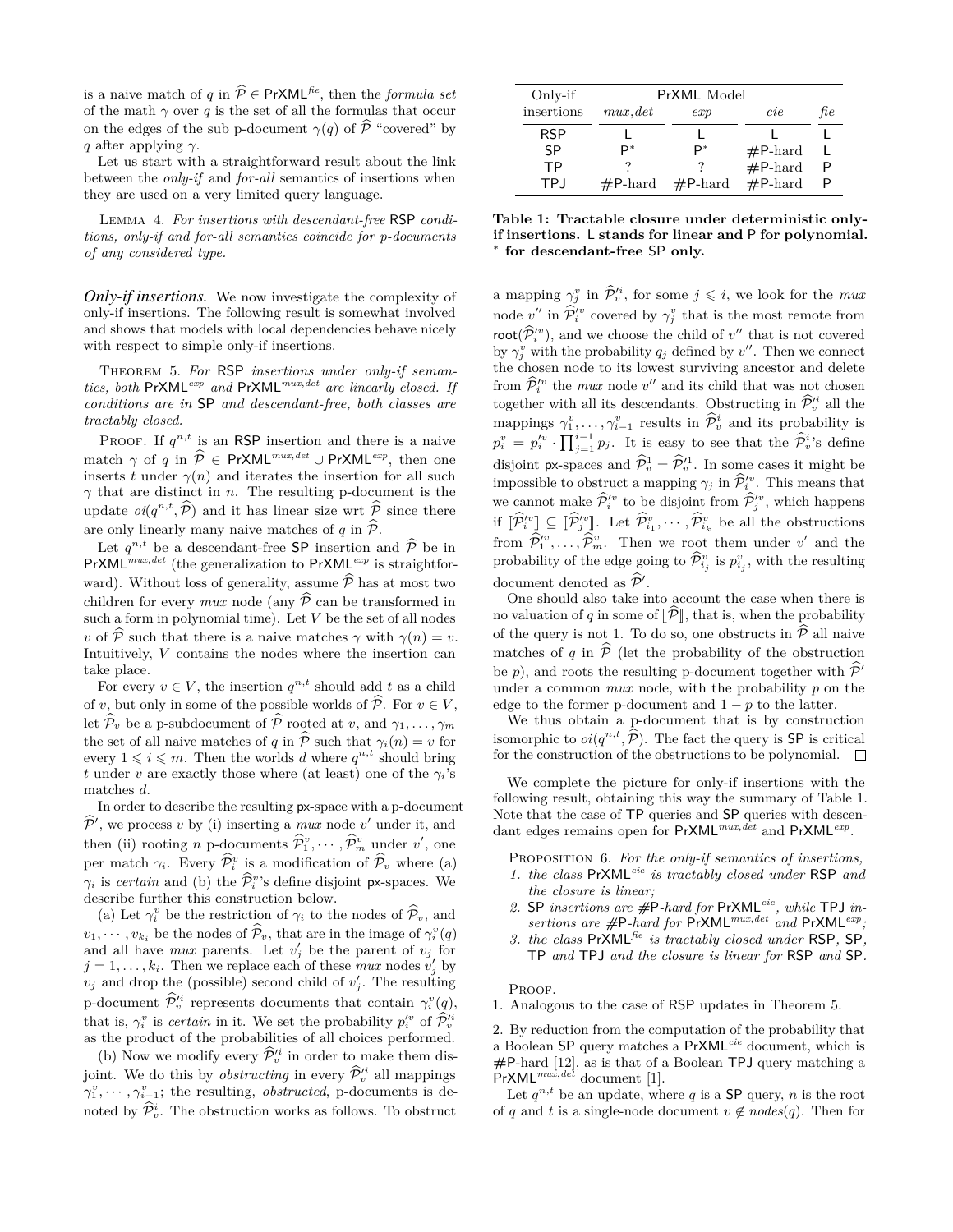| For-all    | PrXML Model               |     |      |     |
|------------|---------------------------|-----|------|-----|
| insertions | mux, det                  | exp | cie  | ħе  |
| <b>RSP</b> | L/P                       | L/P | L/P  | L/P |
| SP         | not in PSPACE [2]         |     | L/P  | L/P |
| <b>TP</b>  | not in PSPACE             |     |      |     |
| <b>TP</b>  | not in PSPACE, $#P$ -hard |     | P[2] |     |

**Table 2: Tractable closure under deterministic forall insertions.** L **stands for linear and** P **for polynomial.** L**/**P **means linear for descendant-free queries, polynomial otherwise.**

any *cie* document  $\widehat{\mathcal{P}}$ , the p-document  $\widehat{\mathcal{P}}' = oi(q^{n,v}, \widehat{\mathcal{P}})$  that represents the update should have some (possible none) *cie* nodes under its root, to which *v* is rooted (since  $n = \text{root}(q)$ ) and the conjunctions of events that label edges going to *v* are all disjoint (since any  $d \in [\hat{P}^{\prime}]$  has at most one *v* connected<br>to its root). Due to this disjointness and the fact that we to its root). Due to this disjointness and the fact that we can compute in polynomial time the probability that a given *node* occurs in a world of a *cie* p-document (just compute the probability of the conjunctions of events on the way to the root), we can also compute in polynomial time the probability *p* that the *label v* occurs in a world of  $\hat{P}$ <sup>*'*</sup>. Since *p* is the same as the probability that *q* matches  $\hat{\mathcal{P}}$ , its computation is a **#**P-complete problem. Hence, polynomial construction of  $\hat{\mathcal{P}}'$  implies  $\#\mathsf{P}\text{-hardness}$  of the update.<br>The gase of  $\text{TP}$  Lemming and  $\text{RxM1}$   $^{mu}$ 

The case of TPJ queries and PrXML*mux,det* (or PrXML*exp*) is even simpler, since the probability of TP queries can be computed in polynomial time in such models [12].

3. Let  $q^{n,t}$  be an SP update. If there is a naive match  $\gamma$  of  $q$  in  $\hat{\mathcal{P}} \in \text{PrXML}^{f,e}$ , then let  $\Gamma$  be the set of all  $\gamma'$  such that  $\gamma'(n) = \gamma(n)$ . If  $\varphi_{\gamma}$  is the conjunction of all the conditions of the match  $\gamma(q)$ , then one inserts a *fie* node *v* under  $\gamma(n)$  and roots *t* under *v*. The formula that labels the edge from *v* to *t* is  $\vee_{\gamma \in \Gamma} \varphi_{\gamma}$ . One iterates the insertion for all such  $\gamma$  that are distinct in *n*. The number of nodes inserted in  $\hat{P}$  is at most  $(|t| + 1) \cdot |nodes(\widehat{P})|$ , and the number of formulas occurring under introduced *cie* nodes is at most  $|formulas(\widehat{P})|$ . Hence, the construction of  $oi(q^{n,t}, \hat{P})$  is linear.<br>For the classes  $\text{TP}$  and  $\text{TP}$  the property

For the classes TP and TPJ the proof is similar to the case of SP and the case of RSP is subsumed by SP. For TP and **TPJ** the updated p-document  $oi(q^{n,t}, \hat{P})$  is not linear due to the fact that in some cases the number of formulas occurring under introduced *cie* nodes can be quadratic in  $|formulas(\widehat{P})|$ .  $\Box$ 

*For-all insertions.* We now consider the tractability of forall insertions, for which some of the results come from [2], and some are novel, as shown on Table 2.

Proposition 7. *For the for-all semantics of insertions,*

- *1. the classes* PrXML*mux,det and* PrXML*exp are tractably closed under* RSP*, moreover the closure is linear for descendant-free locator queries;*
- *2.* TPJ *insertions are #*P*-hard for the classes* PrXML*mux,det and* PrXML*exp;*
- *3. the classes* PrXML*cie and* PrXML*fie are tractably closed under* RSP *and* SP*,* TP *and* TPJ*, and the closure is linear for* RSP *and* SP *with descendant-free locator queries.*

| Deletions  | PrXML Model |                   |            |     |  |
|------------|-------------|-------------------|------------|-----|--|
|            | mux, det    | exp               | cie        | fie |  |
| <b>RSP</b> |             |                   |            |     |  |
| <b>SP</b>  | D*          | P*                | $#P$ -hard |     |  |
| <b>TP</b>  |             |                   | $#P$ -hard |     |  |
| TP.I       | $#P$ -hard  | $\#P\text{-hard}$ | $#P$ -hard |     |  |

**Table 3: Tractable closure under deterministic deletions.** L **stands for linear and** P **for polynomial.** *<sup>∗</sup>* **for descendant-free** SP **only.**

PROOF.

1. Straightforward. The linear bound holds due to Proposition 4 and Theorem 5.

2. Let  $\widehat{\mathcal{P}}$  be a p-document and *q* be a TPJ query. Let *a* be a label that does not occur in either  $\hat{p}$  or *q*. Let  $q^{n,t}$  be on undetectors with the next of  $q$  and t is a tree with an update such that *n* is the root of  $q$  and  $t$  is a tree with a single node labeled *a*. If we can compute the insertion  $\hat{\mathcal{P}}^{\prime\prime} \sim fa(q^{n,t}, \hat{\mathcal{P}})$  in P, then we can also compute the probability that *a* is in  $\mathcal{P}^{\prime}$  in P [11]. But this probability is the probability that the TPJ query *q* matches  $\hat{\mathcal{P}}$ . Computation of the probability that a TPJ query matches a p-document is **#**P-hard [1], hence the statement is proved.

3. For PrXML*cie* and SP the proof can be based on the same techniques as in Case 3 of Proposition 6. In short, one inserts a new *cie* node *v* under  $\gamma(n)$  for every distinct  $\gamma' \in \Gamma$  and roots  $\gamma'(t)$  under *v*. The formula marking the edges from *v* to root( $\gamma'(t)$ ) is  $\varphi_{\gamma'}$ . Again linearity follows from the fact that there are linearly many naive matches of SP descendant-free queries in p-documents.

For PrXML*cie* and TP, TPJ the proof is analogous to the one for SP. The linearity is lost because the number of valuations is polynomial and the number of introduced events is quadratic.

For PrXML*fie* the proof is the same as for PrXML*cie* .

*Deletions.* We now study the complexity of deleting nodes defined by a locator query. The results of the following proposition are summarized in Table 3 and are exactly the same as for only-if insertions. The tractability of deletions in local models is still open for SP with descendant edges and TP queries.

PROPOSITION 8.

- *1.* PrXML*mux,det ,* PrXML*exp ,* PrXML*cie, and* PrXML*fie are tractably closed under* RSP *deletions and the closure is linear.*
- *2.* PrXML*mux,det and* PrXML*exp are tractably closed under descendant-free* SP *deletions.*
- *3.* TPJ *deletions are #*P*-hard for the classes* PrXML*mux,det ,* PrXML*exp .*
- *4.* SP *deletions are #*P*-hard for* PrXML*cie .*
- *5.* PrXML*fie is tractably closed under* SP*,* TP *and* TPJ *deletions and* SP *deletions are linear.*

P<sub>ROOF</sub>

1, 2. The proof is analogous to the one for the first part of Theorem 5.

3. Let  $\widehat{\mathcal{P}}$  be a p-document in PrXML<sup>*mux<sub></sub>,det*</sup> and *q* be a TPJ query. Let *a* and *b* be labels that occur neither in  $\hat{P}$  nor in *q*.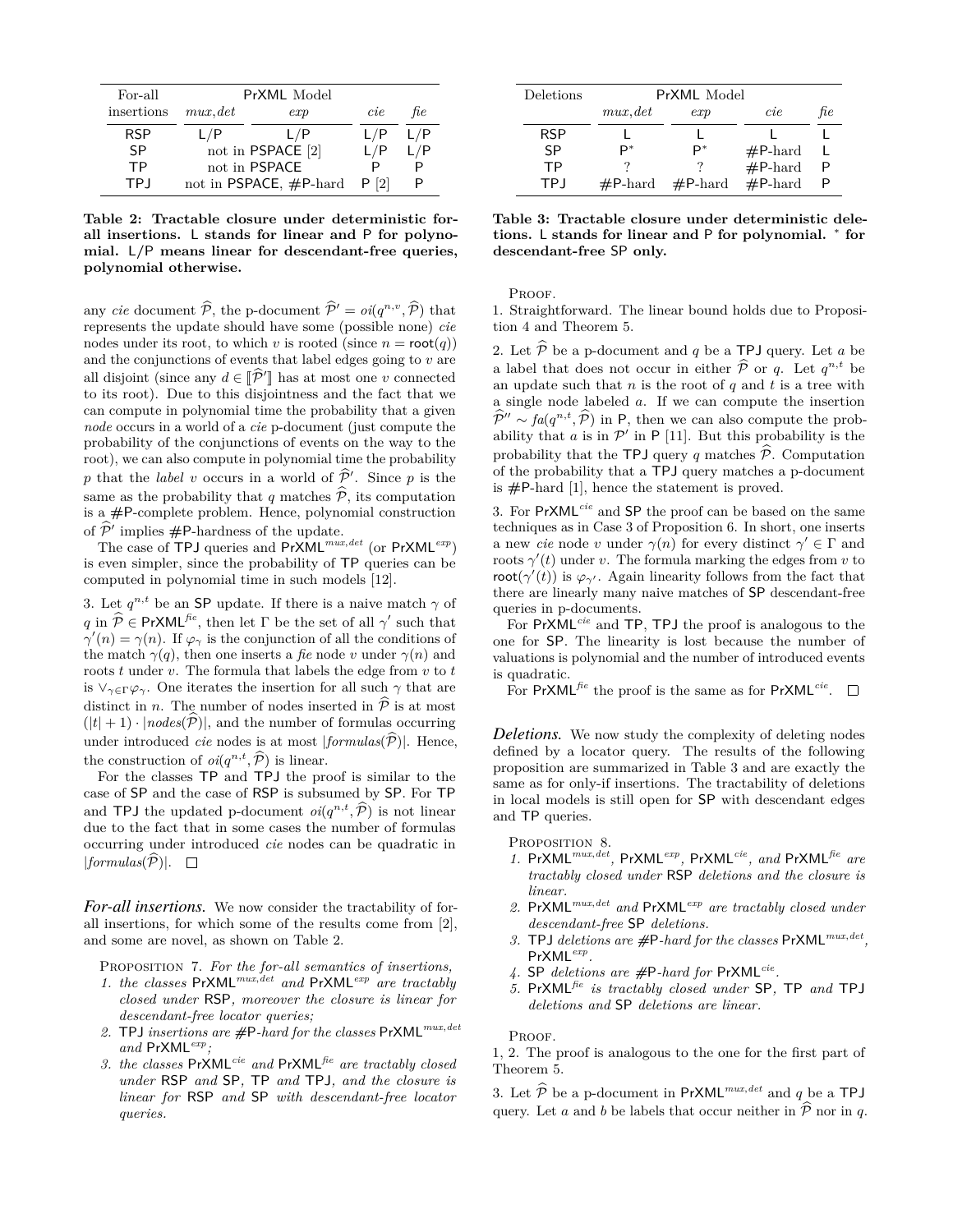

**Figure 5: #**P**-hardness of** SP **deletions for** PrXML*cie* **.**

Then one can construct in constant time (i) a p-document  $\hat{\mathcal{P}}'$  from  $\hat{\mathcal{P}}$  by adding a child labeled *a* to the root of  $\hat{\mathcal{P}}$  and a child labeled *b* to a and (ii) an undate  $e'^n$  by adding a child child labeled *b* to *a*, and (ii) an update  $q^{\prime n}$  by adding a child labeled  $a$  to the root of  $q$  and a child  $n$  labeled  $b$  to  $a$ . If we can compute the deletion  $\hat{\mathcal{P}}'' = \text{del}(q'^n, \hat{\mathcal{P}}')$  in polynomial time, then we can also compute the probability *p* that *a* is a leaf of  $\mathcal{P}'$  in polynomial time due to the results of [11]. At the same time *p* is the probability that the TPJ query *q* matches  $\widehat{\mathcal{P}}$ , which is a #P-hard problem.

4. **#**P-hardness can be shown by reduction from #DNF, using the p-document and update in Figure 5, where *n* is labeled with *b*.

5. Let  $q^n$  be an update and  $\widehat{P}$  be a p-document in PrXML<sup>fie</sup>. For a naive match  $\gamma$  of q in  $\hat{\mathcal{P}}$ , one constructs  $\Gamma$  as in the proof of Case 3 in Proposition 6. Assume that *v* is the parent of  $\gamma(n)$  in  $\hat{P}$ . Then one modifies  $\hat{P}$  as follows: one deletes the edge between *v* and  $\gamma(n)$  in  $\hat{\mathcal{P}}$  and introduces a new *fie* node as a child of *v* and the parent of  $\gamma(n)$ . The formula that labels the edge to  $\gamma(n)$  is  $\neg \bigvee_{\gamma' \in \Gamma} \varphi_{\gamma'}$ , where  $\varphi_{\gamma'}$  is the formulas in the formula set of  $\gamma'$ . If one iterates the modification over all  $\gamma$  that are different in *n*, one obtains a p-document  $\widehat{\mathcal{P}}'$ . It is easy to see that  $\widehat{\mathcal{P}}' = \text{del}(q^n, \widehat{\mathcal{P}})$ .

If *q* is in RSP or SP then  $\hat{\mathcal{P}}'$  has size linear in  $\hat{\mathcal{P}}$ , since there are only linearly many naive matches  $\gamma$  and the overall size of all the formulas introduced into  $\hat{\mathcal{P}}'$  is also linear in<br>levented  $\hat{\mathcal{D}}$ <sup>1</sup>. This preves that the elecune is linear for **PSB**  $|events(*P*)|$ . This proves that the closure is linear for RSP and SP.

If *q* is in TP or TPJ then the overall size of all the formulas introduced into  $\hat{\mathcal{P}}'$  is in the worst case quadratic in  $|events(\widehat{P})|$ . This proves that the closure is tractable for TP and TPJ.  $\Box$ 

## 6. PROBABILISTIC UPDATES

We now discuss a probabilistic variant of updates. An example is, for example, "with a confidence 1/3, make a bulk insertion of a bonus equal to 5 for every professor *only if* her team is in some EU project." Probabilistic updates are also important because they can be seen as a way to obtain probabilistic documents from regular documents.

A *probabilistic update* is a pair  $(q^{n,t}, p)$ , which we also denote  $q^{n,t,p}$ , where  $q^{n,t}$  is an update and  $p \in (0,1]$  is a rational number, called the *confidence* in the update. Intuitively, the confidence defines the probability the update operation is carried out.

Let  $q^{n,t,p}$  be a variable-free probabilistic update and  $d$  be a document. The *probabilistic only-if insertion*  $oi(q^{n,t,p}, d)$  in *d* by  $q^{n,t,p}$  is the px-space  $\{(d',p),(d,1-p)\}$ , where  $d' = oi(q^{n,t}, d)$ . If there is no valuation of *q* in *d*, then  $oi(q^{n,t,p}, d) = \{(d, 1)\}.$ 

The semantics of probabilistic *fa*-insertions is defined similarly to probabilistic *oi*-insertions, that is,  $fa(q^{n,t,p}, d) :=$  $\{(d', p), (d, 1-p)\},\$  with the difference that  $d' = fa(q^{n,t}, d).$ 

We now extend the definition of probabilistic updates to px-spaces. Let  $q^{n,t,p}$  be a probabilistic update and *S* be a px-space. Then the *probabilistic for-all insertion*  $fa(q^{n,t,p}, \mathcal{S})$ in  $S = \{(d_i, \text{Pr}(d_i)) \mid i = 1, ..., n\}$  by  $q^{n, t, p}$  is the px-space:

$$
\{(d', \Pr'(d')) \mid d' \in \mathcal{S} \text{ or } d' = fa(q^{n,t}, d), \text{ for } (d, \Pr(d)) \in \mathcal{S},
$$
  
and 
$$
\Pr'(d') = p \times \sum_{d \in \mathcal{S}} \Pr(d) + (1 - p) \times \sum_{d \in \mathcal{S}} \Pr(d)\}. (2)
$$
  

$$
fa(q^{n,t}, d) \sim d'
$$

The only-if insertions  $oi(q^{n,t,p}, \mathcal{S})$  are defined for updates  $q^{n,t,p}$  with variable-free *q* and analogous to  $fa(q^{n,t,p}, \mathcal{S})$  with the difference that *fa* should occur in (2) instead of *oi*. Finally, we define updates for p-documents  $f_a(q^{n,t,p}, \hat{p}) =$  $fa(q^{n,t,p}, \hat{p})$  and  $oi(q^{n,t,p}, \hat{p}) = oi(q^{n,t,p}, \hat{p})$ .<br>The syntax and comantics of probabilistic d

The syntax and semantics of probabilistic deletions are defined similarly. Note that there is a crucial difference between deterministic and probabilistic updates of a pxspace *S*. The former *never increase* the cardinality of the resulting space  $S'$ , that is  $|S'| \leq |S|$ , because  $S'$  consists of the updated versions  $d'$  of all documents  $d \in \mathcal{S}$ . The latter *never decrease* the cardinality of the resulting space  $S'$ , that is  $|\mathcal{S}| \leq |\mathcal{S}'|$ , because the resulting space consists of both: all the documents of  $S$  and the updated documents  $d'$  for every document  $d \in \mathcal{S}$ .

We extend the definitions of closure and tractable closure from deterministic to probabilistic updates in a natural way. In terms of tractable closure, probabilistic updates affects all classes of p-documents in the same way as deterministic updates.

Proposition 9. *Let Q be one of* RSP*,* SP*,* TP*, or* TPJ*,* and  $D$  one of PrXML<sup>*mux<sub></sub>, det*</sup>, PrXML<sup>*exp*</sup>, PrXML<sup>*cie*</sup> or PrXML<sup>fie</sup>.

- *1. If for all conditions from Q, the class D is tractably closed under deterministic insertions or deletions, for only-if or for-all semantics, then the same is true for D under probabilistic insertions or deletions, respectively, for that semantics.*
- *2. For D, hardness of closure under Q only-if (for-all) deterministic insertions or deletions implies hardness for probabilistic Q only-if (for-all) insertions or deletions, respectively.*

PROOF. (Sketch) We give an intuition of the proof for probabilistic *oi*-insertions. For other updates the proof is analogous. If we can compute  $\hat{\mathcal{P}}' = oi(q^{n,t}, \hat{\mathcal{P}})$  in linear time, then we construct a p-document  $\widehat{\mathcal{P}}^{\prime\prime}$  that "gathers" both  $\widehat{\mathcal{P}}$ and  $\hat{\mathcal{P}}'$  under a common *mux* root (or the analogue in the other p-document families) with an edge to  $\hat{\mathcal{P}}'$  labeled by *p*, and to  $\widehat{\mathcal{P}}$  labeled by 1 *− p*. The constructed  $\widehat{\mathcal{P}}$ <sup>*n*</sup> is exactly  $oi(q^{n,t,d}, \hat{P})$  and is of linear size in  $|\hat{P}|$ .

#### 7. UPDATING CONTINUOUS PROB. XML

Many applications of probabilistic databases require the possibility of representing continuous probability distributions. For example, imprecision on the measurement of a sensor may be modeled by a normal distribution centered at